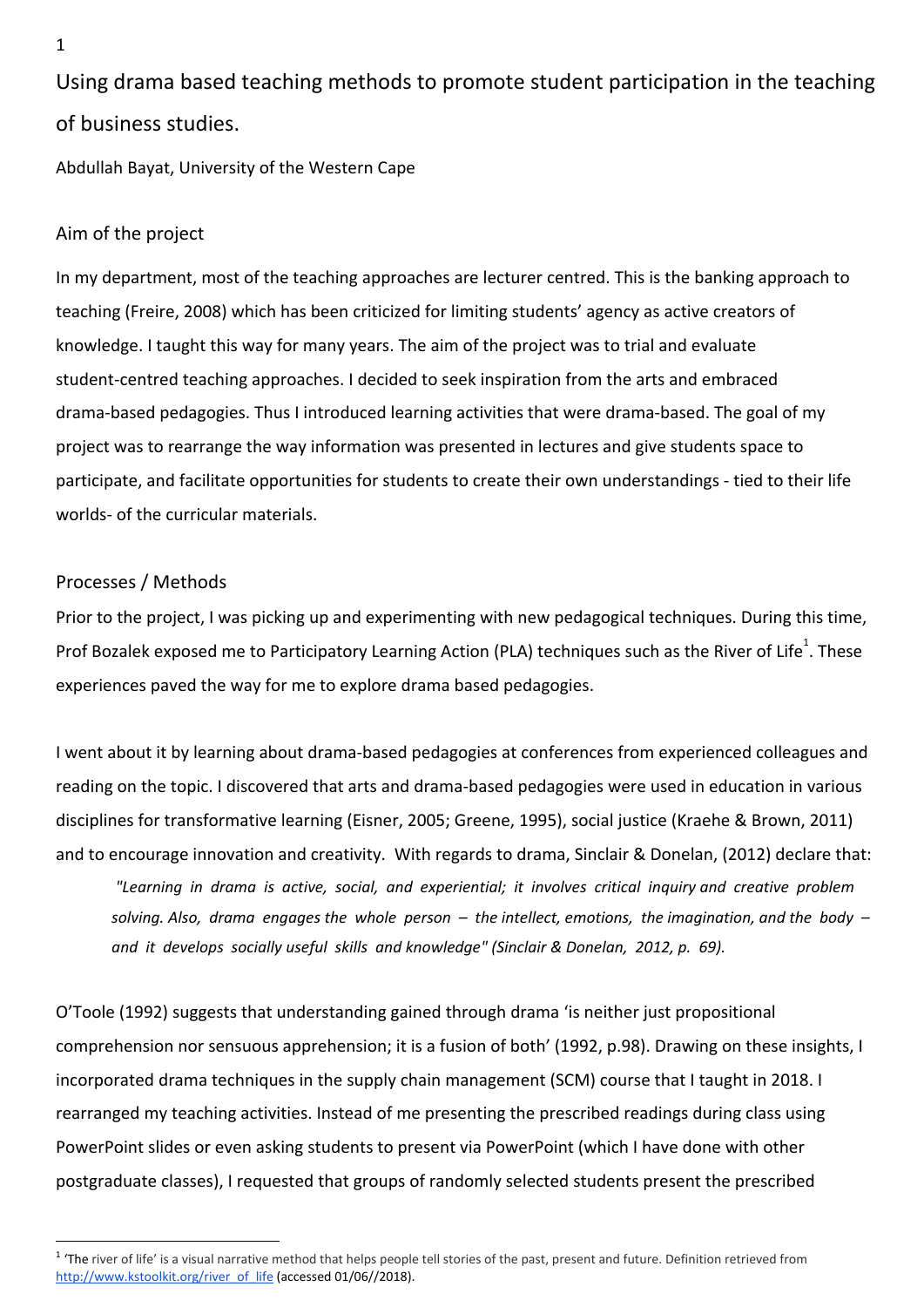material using drama-based activities. In the first lecture, I modelled a frozen scene<sup>2</sup>, where I asked a few students to use body postures to model various actors in the supply chain. I vividly remember how the class was buzzing with excitement. There were 65 honours level students in the SCM course. Many of them were working during the day. Although they were tired from a day at work, because of the practical arts based activities, they were energetic and attentive, especially if I compare their engagement to how similar students usually responded when I used the traditional PowerPoint-lecture format. Discussions in class followed students' queries rather than being driven by the sequence outlined in the course outline. I would argue that learning was student-centred through student queries as they constructed their understanding of the prescribed reading materials. I would argue that learning was student-centred through student queries as they constructed their understanding of the prescribed reading materials. I would further argue that it could also be considered rhizomatic (Strom, 2015) since students would sometimes perform a particular performance (on one topic) and connect it to a previous topic or a topic to come. Instead of a top down approach to learning (teacher and authority driven) we have a relational approach that is open to growth in multiple directions. Thus even I as the lecturer was learning from my students and alongside them.

In 2019, I taught the same module and used the same formula of having students engage in drama based activities. I had a smaller cohort of students. As with the first cohort I found that students struggled to let go of the logocentric nature<sup>3</sup> of conventional learning and teaching. Most performances would include written text that would accompany bodily performance. Nevertheless, students found the pedagogical approach refreshing.

## **Outcomes**

My reflections. Students' performances were assessed using a rubric in which students were assessed on both their performance and the 'content' of their presentations. These assessments formed part of the student's summative assessments and formed part of their continuous assessment marks (CAM). These performances thus not only served as pedagogic exercises, but also as assessment tasks as well. After each performance I would give students feedback on their performance and on the 'content'. Because they were students who had work experience their presentations reflected experiences from their work experiences. Thus the drama approach made it possible for students to bring together the subject content with their personalised insights of the world of work in a fun and educational performance. Most of the student performances were frozen scenes and skits drawn from their work and life experiences.

 $^2$  "A drama technique somewhat like charades, a tableau vivant is interactive and involves cooperative learning and creative and critical thinking. ...Tableaux vivants are frozen moments in time, acted out by groups." Tortello (2004, p.206). A frozen scene is similar to a tableaux vivant.

 $^3$  In brief, this means that speech and words are privileged over action and reality. In other words, telling about something or an object conveys its true reality.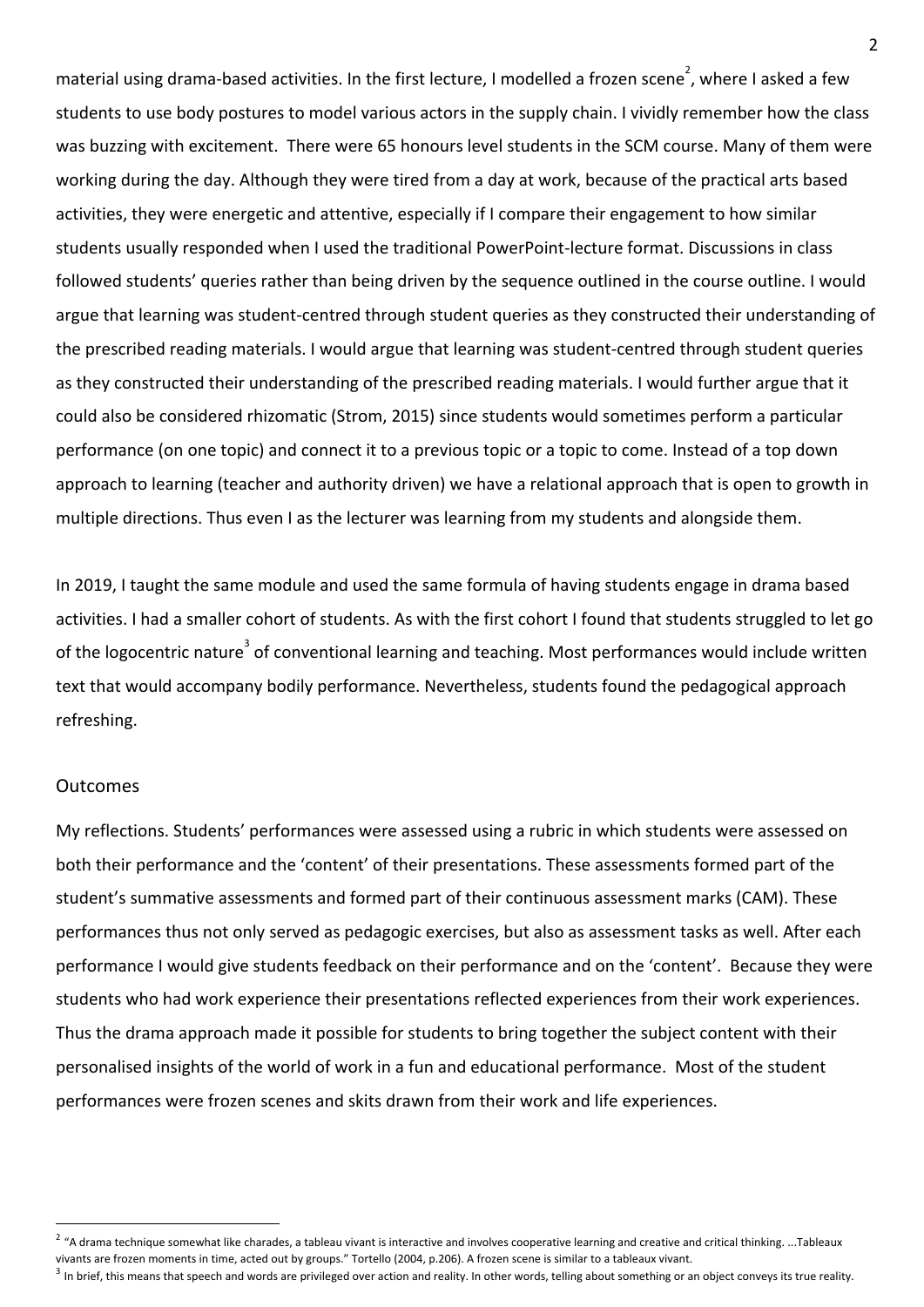Data was also collected in student evaluations of various aspects of the module. Where permission was granted, the performances were videotaped using my personal smartphone. These recordings were later analysed. Initial analysis of my notes, videos and memories reveal that the drama-based activities contributed to unsettling students' conventional ideas of how business ideas and concepts can be taught and learnt. Thus a student commented: *"For me the written and art-based combination was truly insightful. Something different, made me realise there is always different ways to look at one thing."* Students appreciated being challenged and being able to use their other intelligences (Gardner, 1983). They could draw on more than just their cognitive intelligence. A student said: "*Thank you for allowing the entire class the opportunity to tap into their artistic side."* It allowed for student engagement and for students to 'own' the learning experience:

*This was my favourite and most productive module of the semester because of the interesting methods of* teaching and interacting with the work in class. It honestly required the most effort to be put in but I feel that it has helped me in understanding the content of SCM in everyday life. I enjoyed putting in the extra effort.

For example, in one drama scene, students performed a hospital encounter with one student lying down as the patient. The student laying on the table could viscerally grasp what it meant to be a patient that depends on the right instruments being supplied to the hospital via the supply chain. Another insight from this example is that the students in the class gathered around the patient to try and interpret the frozen scene. In the process of guessing and interpreting the performance, students would make jokes and lots of laughter would ensue. Ahmed (2004) suggests that bodies open up in joy to new possibilities. Paulo Freire (2003) spoke of the importance of emotions for learning. Freire (2003) asked us to pay attention to play, humour, joy, and indignation as necessary dimensions of learning. My personal reflection is that I have never had so much interaction and laughter in teaching a course. Many students expressed similar sentiments. One of them said to me in class that the university "took it to another level" in terms of engagement and interaction.

The significance of this study is that it demonstrated a successful encounter with an alternative pedagogy in a curriculum space that is characterised by 'chalk and talk' teaching. Students found drama pedagogical approach stimulating and their engagement in class was more than what it had ever been when I compare it to when I taught using traditional banking pedagogy. Students generally reported that they enjoyed the intervention. This confirms Pearce (2006), Brennan and Pearce (2009) and Butcher, Pearce and Ross's (2017) findings that drama based learning encourages 'active learning' amongst students enrolled in business related courses. Pearce (2006) found that marketing undergraduate students found drama based techniques meaningful. They also found it more enjoyable, more engaging and more motivating than conventional teaching. My research confirms these insights.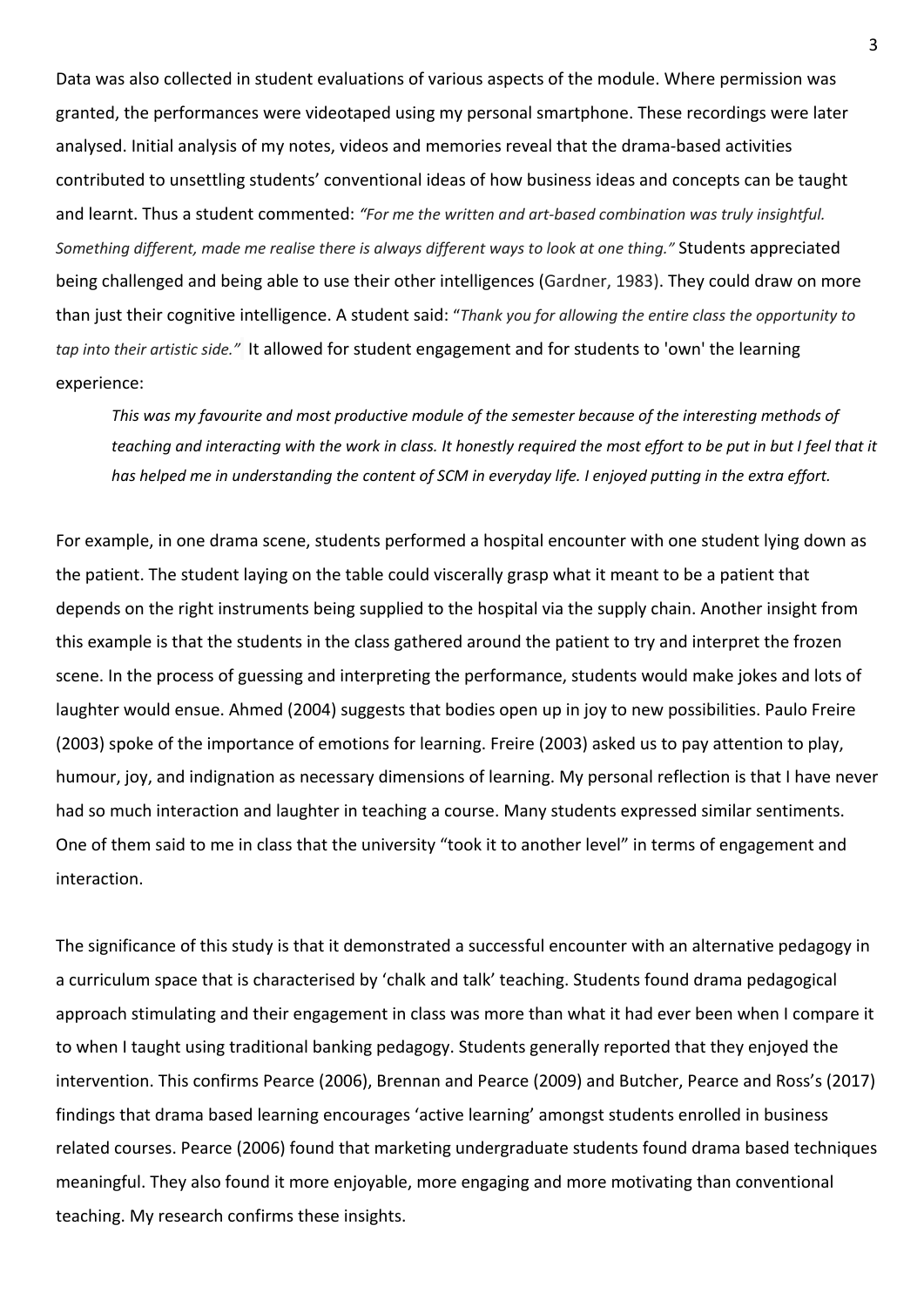Drama based pedagogies can be the foundation for thinking about decolonial alternatives (Athiemoolam, 2018) within the current neoliberal trend in business education. I would further argue that the use of drama based pedagogies can make a generative contribution to the teaching of business subjects where learning is more than just cognitive or the ability to regurgitate pre-given content. I would further argue that drama based pedagogies encourage a relational approach to teaching and learning that opens up multiple pathways for learning. Thus even I as the lecturer was learning from my students and alongside them.

From my perspective as a lecturer the intervention decentred my role as the centre of attention and the controller of student learning. The classroom engagements promoted student-centred learning through active multimodal and multi-sensorial engagement. It allowed for students' bodies and experiences to creatively be part of the curricula materials. It also encouraged students to do (some of) their pre-readings before class and enhanced the relationships between students. Thus I conclude that drama based approaches promote student-centred learning in a fun and joyous way and is a step towards constructing a student-centred learning experience.

However, there were some limitations. One limitation was that students found that the preparation time required for the performances was onerous.They also complained that it was difficult to find a time where the whole group could meet together. Another student commented that he could not do all the readings required per evening but could only do the part of the readings required for his group's performance.

## References

Athiemoolam, L. (2018). The value of drama-in-education as a decolonising pedagogy through embodied drama strategies in a higher education classroom. *Journal of Education* (University of KwaZulu-Natal), (72), 55-72. Ahmed, S. (2004). *The Cultural Politics of Emotion*. Routledge.

Brennan, R., & Pearce, G. (2009). Educational drama: A tool for promoting marketing learning. *International Journal of Management Education*, 8(1), 1-10.

Butcher, K., Pearce, G., & Ross, D. (2017). Using educational drama to teach investments management: Evidence of cross-cultural relevance from Australia and China. *The International Journal of Management Education*, 15(1), 67-83. Eisner, E. W. (2005). *Reimaging Schools: the selected works of Elliot W. Eisner*. New York, NY: Routledge.

Gardner, H. (1983). *Frames of mind: The theory of multiple intelligences*. New York, NY: Basic Books.

Greene, M. (1995). *Releasing the Imagination: Essays on education, the Arts, and social change.* San Francisco: Jossey-Bass Publications.

Freire, P. (2008).The "Banking" Concept of Education. *Ways of Reading*. 8th ed. Bartholomae, David and Anthony Petrosky. Boston: Bedford-St. Martin's.242-254. Print.

Kraehe, A., & Brown, K. (2011) Awakening Teachers' Capacities for Social Justice With/In Arts-Based Inquiries. *Equity and Excellence in Education*. 44(4), 488-511.

Pearce, G. (2006). University student perceptions of the difference between educational drama and other types of educational experiences. *Marketing Education Review*, 16(2), 23-35.

Sinclair,C.,& Donelan,K. 2012). Drama: Social Dreaming in the 21st Century (Introduction). In C. Sinclair, N. Jeanneret & J. O'Toole (Eds.), *Education in the Arts* (Second ed., pp. 65--69). Melbourne: Oxford University Press.

Strom, K. J. (2015). Teaching as assemblage: Negotiating learning and practice in the first year of teaching. *Journal of Teacher Education*, *66*(4), 321-333.